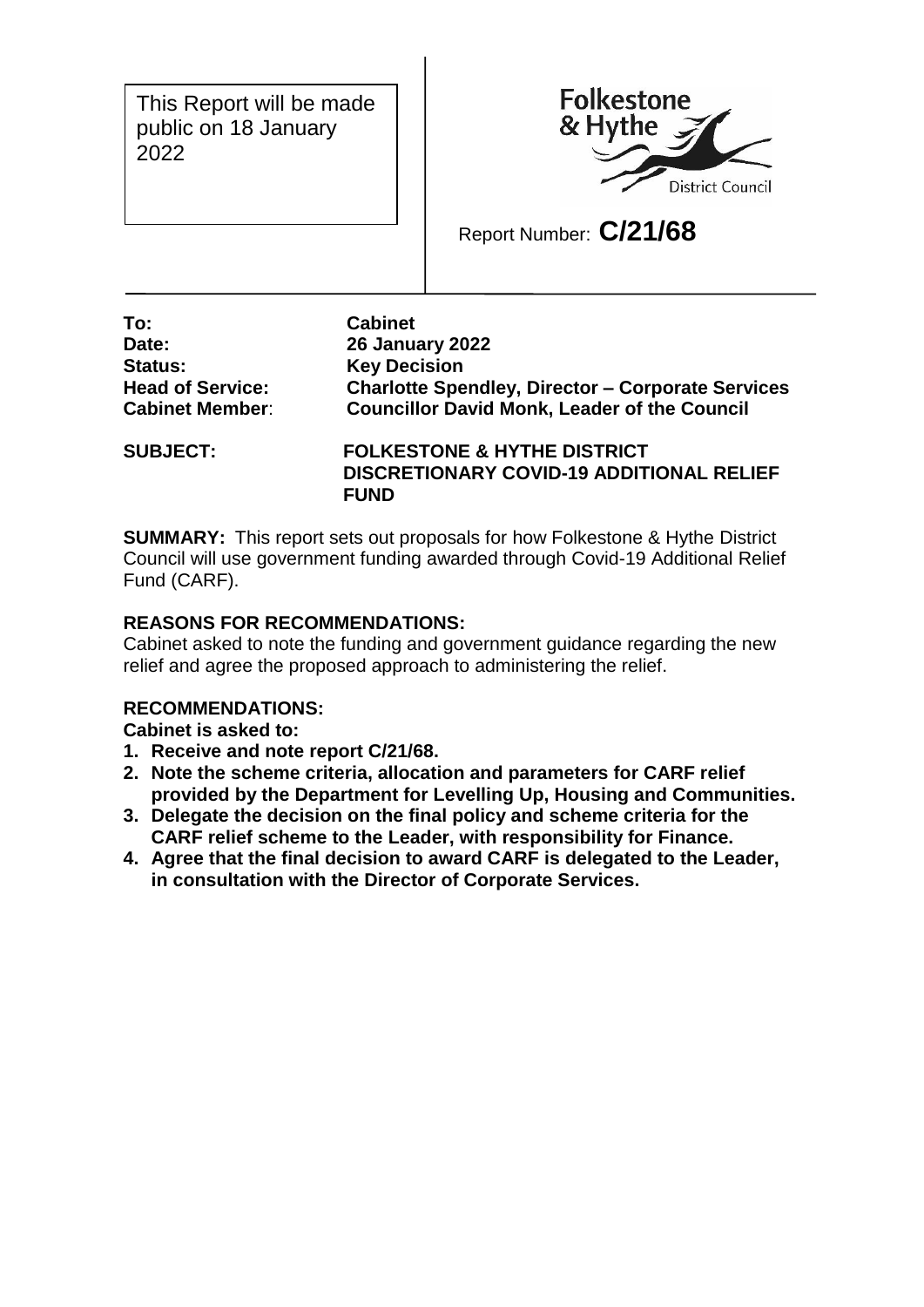## **1.0 INTRODUCTION**

- 1.1 On 25 March 2021 the Government announced a new COVID-19 Additional Relief Fund (CARF) of £1.5 billion. The fund will be available to support those businesses affected by the pandemic but that are ineligible for existing support linked to business rates, for example the expanded retail discount and nursery discount.
- 1.2 Guidance was received on 15 December 2021.
- 1.3 Folkestone & Hythe District Council has been allocated £1,531,476 in funding for eligible businesses.

### **2 PARAMETERS SET BY THE DEPARTMENT FOR LEVELLING UP, HOUSING AND COMMUNITIES (DLUHC)**

- 2.1 The Government is not changing the legislation relating to the business rates reliefs available to properties. Instead, the Government will, in line with the eligibility criteria (provided within their guidance), reimburse local authorities where relief is granted using discretionary relief powers under section 47 of the Local Government Finance Act 1988. It will be for individual billing authorities, like Folkestone & Hythe District Council, to adopt a local scheme and determine in each individual case whether, having regard to the government guidance and our own local scheme, to grant relief under section 47. The relief is available to reduce chargeable amounts for business rates in respect of 2021/22.
- 2.2 Authorities must not award relief to ratepayers who for the same period of the relief either are, or would have been, eligible for the Extended Retail Discount (covering Retail, Hospitality and Leisure), the Nursery Discount, or the Airport and Ground Operations Support Scheme (AGOSS).
- 2.3 Likewise, local authorities must not award relief to a hereditament for a period when it is unoccupied (other than hereditaments which have become closed temporarily due to the government's advice on COVID-19, which should be treated as occupied for the purposes of this relief).
- 2.4 DLUHC have specified that authorities should direct their support towards ratepayers who have been adversely affected by the pandemic and have been unable to adequately adapt to that impact.

## **3 SCHEME PROPOSAL & CRITERIA**

- 3.1 As a result of the short timeframe now available following receipt of the guidance, the method proposed is likely to be fairly common across Kent Authorities. The proposed policy is still being finalised and is anticipated to incorporate the following approach and criteria:
	- Establish all hereditaments that were classed as occupied on 15 December 2021.
	- Deduct all hereditaments which received expanded retail discount or nursery discount.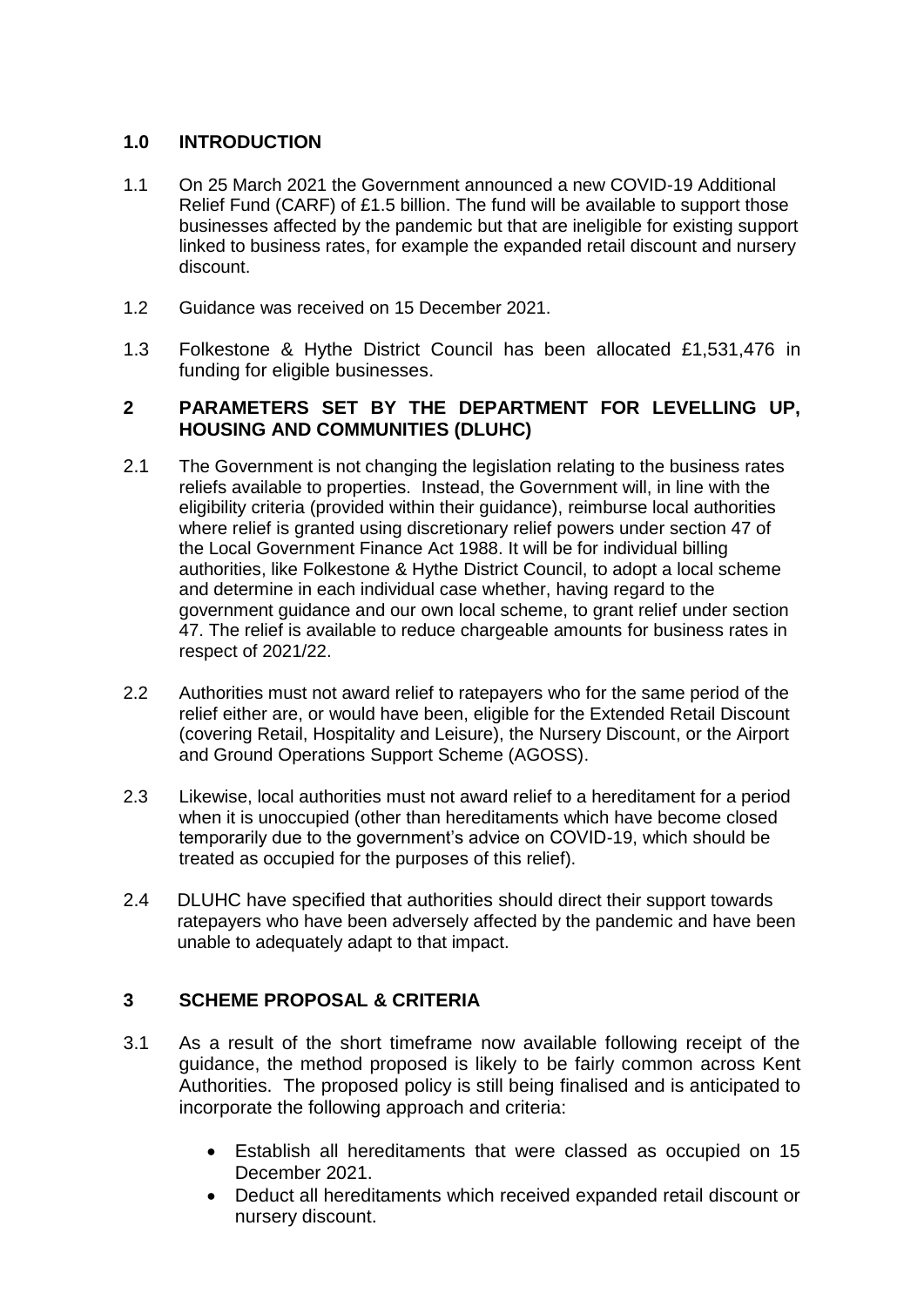- Deduct all hereditaments which would have been eligible for expanded retail discount or nursery discount but opted out.
- Deduct all hereditaments that were awarded 100% Small business rates relief or rural rate relief or 80% mandatory relief and a 20% top up.
- Deduct all hereditaments occupied by the local authority, major precepting authorities and local precepting authorities.
- With the remaining data remove hereditaments that would not have been adversely affected by the pandemic i.e. financial services, pharmacies, gas/electricity suppliers etc.
- Calculate the total liability of hereditaments remaining and divide the total allocation amongst these premises. This will give a % that can be applied to each eligible account.
- 3.2 It is proposed that a small contingency fund is retained for future changes to rateable values or if a hereditament is omitted.
- 3.3 To avoid unnecessary recovery it would be preferable to apply the % discount to eligible businesses before annual billing.
- 3.4 Whilst there is no appeal process, ratepayers could request a judicial review.
- 3.5 The full scheme criteria and policy will be finalised in the coming weeks, with the decision proposed to be delegated to the Leader, with responsibility for Finance.
- 3.6 It is proposed that the allocation of awards is delegated to the Leader, in consultation with the Director of Corporate Services.

## **4 LEGAL/FINANCIAL AND OTHER CONTROLS/POLICY MATTERS**

#### **4.1 Legal Officer's Comments – NM**

As set out in the report the Council must adopt a local scheme and determine each case in line with government guidance.

#### **4.2 Finance Officer's Comments - CS**

The cost of the relief will be offset by the grant received from the government. By awarding relief this in turn helps the collection rate for the Council and other relevant authorities.

## **4.3 Equalities Officer's Comments – GE**

There are no equality and diversity implications directly arising from this report. The funding awarded to the Council from the COVID-19 Additional Relief Fund (CARF) will help support those businesses within district affected by the pandemic that have been previously ineligible for existing support.

## **4.4 Climate Impact Officer's Comments – OF**